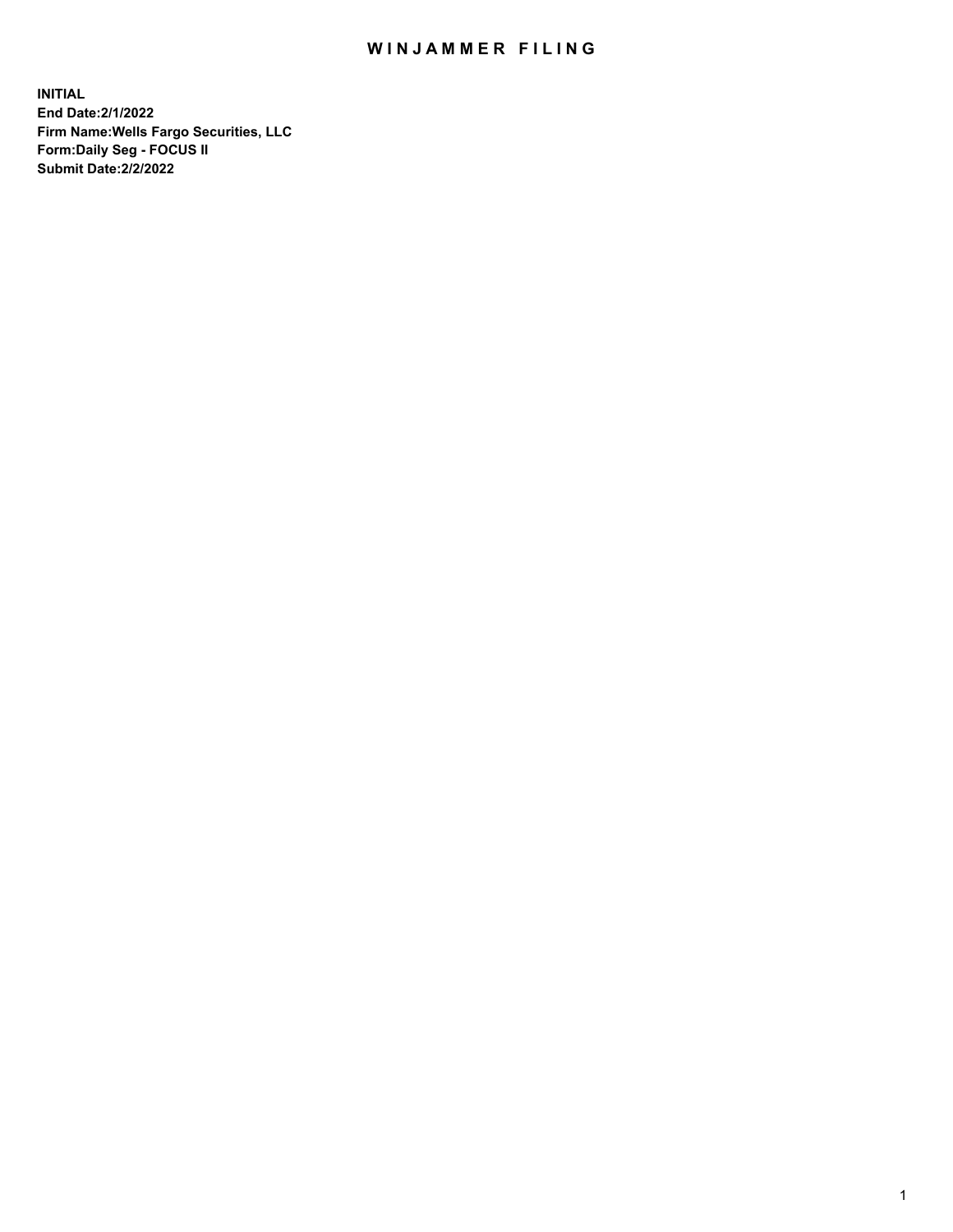**INITIAL End Date:2/1/2022 Firm Name:Wells Fargo Securities, LLC Form:Daily Seg - FOCUS II Submit Date:2/2/2022 Daily Segregation - Cover Page**

| Name of Company                                                                                                                                                                                                                                                                                                                | <b>Wells Fargo Securities LLC</b>              |
|--------------------------------------------------------------------------------------------------------------------------------------------------------------------------------------------------------------------------------------------------------------------------------------------------------------------------------|------------------------------------------------|
| <b>Contact Name</b>                                                                                                                                                                                                                                                                                                            | <b>James Gnall</b>                             |
| <b>Contact Phone Number</b>                                                                                                                                                                                                                                                                                                    | 917-699-6822                                   |
| <b>Contact Email Address</b>                                                                                                                                                                                                                                                                                                   | james.w.gnall@wellsfargo.com                   |
| FCM's Customer Segregated Funds Residual Interest Target (choose one):<br>a. Minimum dollar amount: ; or<br>b. Minimum percentage of customer segregated funds required:% ; or<br>c. Dollar amount range between: and; or                                                                                                      | 115,000,000<br><u>0</u><br>00                  |
| d. Percentage range of customer segregated funds required between:% and%.                                                                                                                                                                                                                                                      | 00                                             |
| FCM's Customer Secured Amount Funds Residual Interest Target (choose one):<br>a. Minimum dollar amount: ; or<br>b. Minimum percentage of customer secured funds required:%; or<br>c. Dollar amount range between: and; or<br>d. Percentage range of customer secured funds required between: % and %.                          | 30,000,000<br><u>0</u><br>00<br>0 <sub>0</sub> |
| FCM's Cleared Swaps Customer Collateral Residual Interest Target (choose one):<br>a. Minimum dollar amount: ; or<br>b. Minimum percentage of cleared swaps customer collateral required:% ; or<br>c. Dollar amount range between: and; or<br>d. Percentage range of cleared swaps customer collateral required between:% and%. | 340,000,000<br><u>0</u><br><u>00</u><br>00     |

Attach supporting documents CH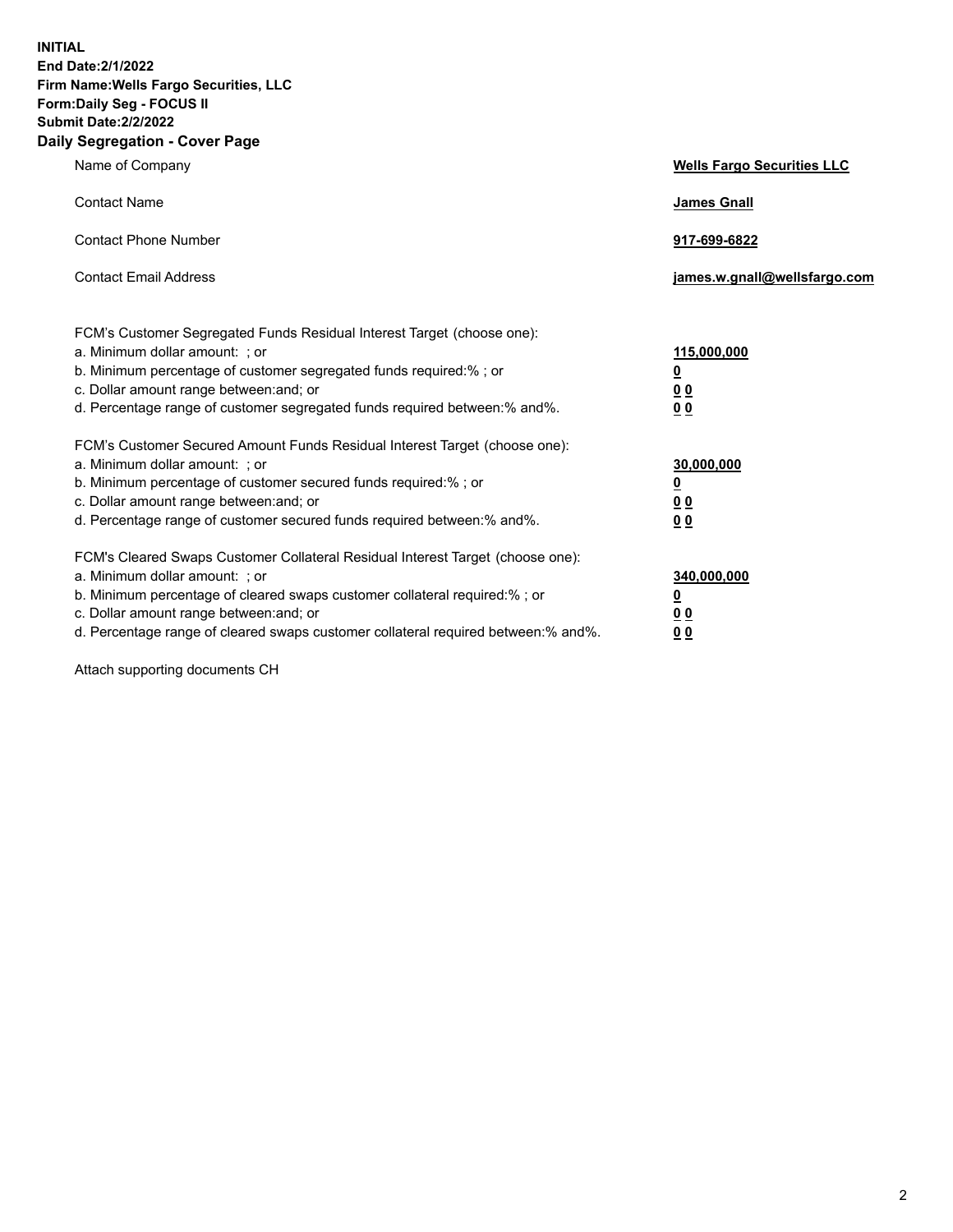**INITIAL End Date:2/1/2022 Firm Name:Wells Fargo Securities, LLC Form:Daily Seg - FOCUS II Submit Date:2/2/2022 Daily Segregation - Secured Amounts**

Foreign Futures and Foreign Options Secured Amounts Amount required to be set aside pursuant to law, rule or regulation of a foreign government or a rule of a self-regulatory organization authorized thereunder **0** [7305] 1. Net ledger balance - Foreign Futures and Foreign Option Trading - All Customers A. Cash **326,858,511** [7315] B. Securities (at market) **183,144,767** [7317] 2. Net unrealized profit (loss) in open futures contracts traded on a foreign board of trade **-24,755,994** [7325] 3. Exchange traded options a. Market value of open option contracts purchased on a foreign board of trade **3,173** [7335] b. Market value of open contracts granted (sold) on a foreign board of trade **0** [7337] 4. Net equity (deficit) (add lines 1. 2. and 3.) **485,250,457** [7345] 5. Account liquidating to a deficit and account with a debit balances - gross amount **19,509,434** [7351] Less: amount offset by customer owned securities **-19,219,416** [7352] **290,018** [7354] 6. Amount required to be set aside as the secured amount - Net Liquidating Equity Method (add lines 4 and 5) **485,540,475** [7355] 7. Greater of amount required to be set aside pursuant to foreign jurisdiction (above) or line 6. **485,540,475** [7360] FUNDS DEPOSITED IN SEPARATE REGULATION 30.7 ACCOUNTS 1. Cash in banks A. Banks located in the United States **196,103,791** [7500] B. Other banks qualified under Regulation 30.7 **9,280,760** [7520] **205,384,551** [7530] 2. Securities A. In safekeeping with banks located in the United States **145,586,982** [7540] B. In safekeeping with other banks qualified under Regulation 30.7 **0** [7560] **145,586,982** [7570] 3. Equities with registered futures commission merchants A. Cash **11,487,197** [7580] B. Securities **47,562,470** [7590] C. Unrealized gain (loss) on open futures contracts **16,458,572** [7600] D. Value of long option contracts **3,173** [7610] E. Value of short option contracts **0** [7615] **75,511,412** [7620] 4. Amounts held by clearing organizations of foreign boards of trade A. Cash **0** [7640] B. Securities **0** [7650] C. Amount due to (from) clearing organization - daily variation **0** [7660] D. Value of long option contracts **0** [7670] E. Value of short option contracts **0** [7675] **0** [7680] 5. Amounts held by members of foreign boards of trade A. Cash **34,678,832** [7700] B. Securities **180,132,839** [7710]

- C. Unrealized gain (loss) on open futures contracts **-47,601,877** [7720]
- D. Value of long option contracts **0** [7730]
- E. Value of short option contracts **0** [7735] **167,209,794** [7740]
- 6. Amounts with other depositories designated by a foreign board of trade **0** [7760]
- 7. Segregated funds on hand **0** [7765]
- 8. Total funds in separate section 30.7 accounts **593,692,739** [7770]
- 9. Excess (deficiency) Set Aside for Secured Amount (subtract line 7 Secured Statement Page 1 from Line 8)
- 10. Management Target Amount for Excess funds in separate section 30.7 accounts **30,000,000** [7780]
- 11. Excess (deficiency) funds in separate 30.7 accounts over (under) Management Target **78,152,264** [7785]

**108,152,264** [7380]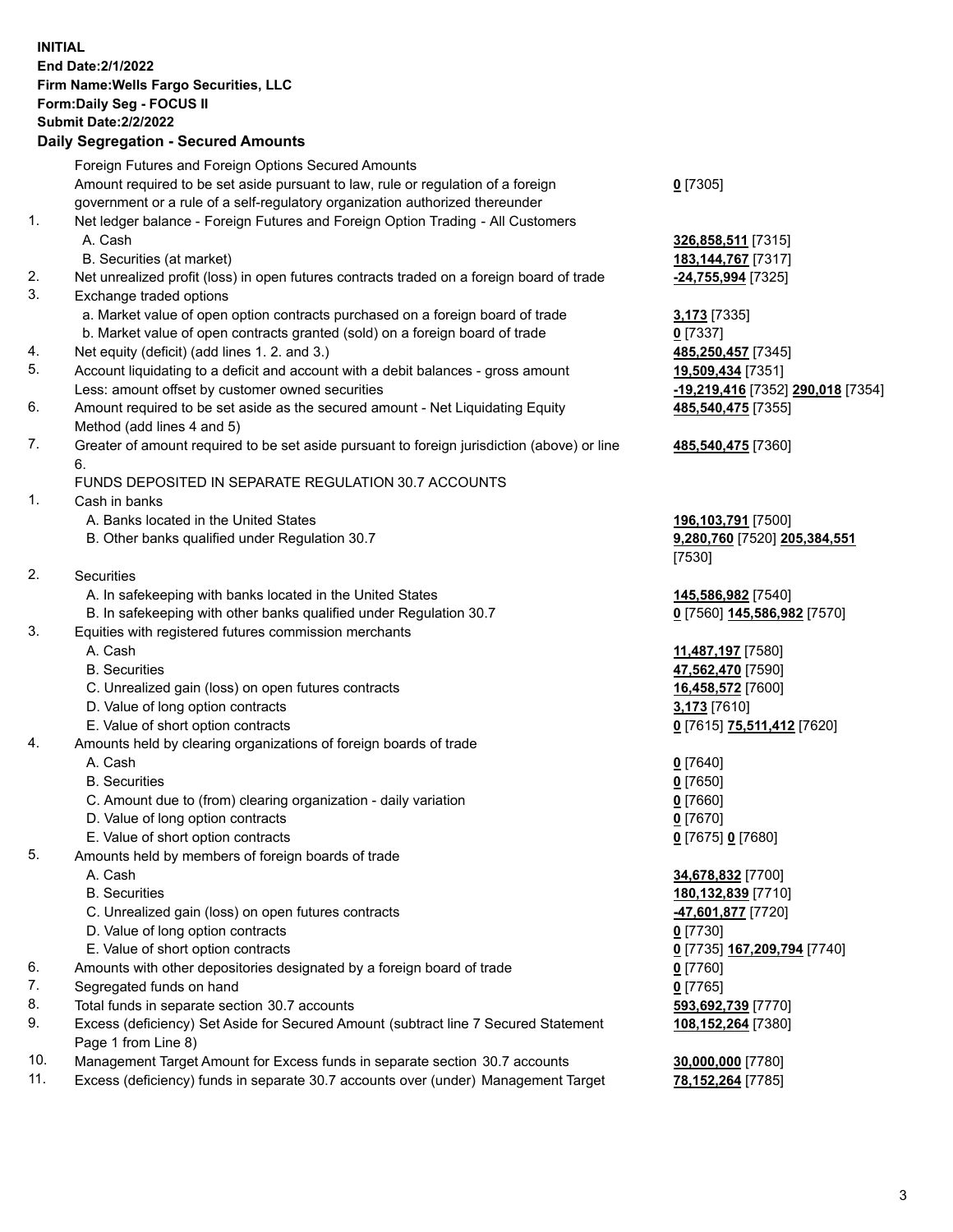**INITIAL End Date:2/1/2022 Firm Name:Wells Fargo Securities, LLC Form:Daily Seg - FOCUS II Submit Date:2/2/2022 Daily Segregation - Segregation Statement** SEGREGATION REQUIREMENTS(Section 4d(2) of the CEAct) 1. Net ledger balance A. Cash **3,440,669,003** [7010] B. Securities (at market) **1,959,408,149** [7020] 2. Net unrealized profit (loss) in open futures contracts traded on a contract market **61,500,078** [7030] 3. Exchange traded options A. Add market value of open option contracts purchased on a contract market **1,698,163,241** [7032] B. Deduct market value of open option contracts granted (sold) on a contract market **-1,565,332,372** [7033] 4. Net equity (deficit) (add lines 1, 2 and 3) **5,594,408,099** [7040] 5. Accounts liquidating to a deficit and accounts with debit balances - gross amount **61,582,226** [7045] Less: amount offset by customer securities **-61,580,292** [7047] **1,934** [7050] 6. Amount required to be segregated (add lines 4 and 5) **5,594,410,033** [7060] FUNDS IN SEGREGATED ACCOUNTS 7. Deposited in segregated funds bank accounts A. Cash **252,721,227** [7070] B. Securities representing investments of customers' funds (at market) **635,401,681** [7080] C. Securities held for particular customers or option customers in lieu of cash (at market) **235,194,924** [7090] 8. Margins on deposit with derivatives clearing organizations of contract markets A. Cash **3,207,692,622** [7100] B. Securities representing investments of customers' funds (at market) **124,448,157** [7110] C. Securities held for particular customers or option customers in lieu of cash (at market) **1,724,213,225** [7120] 9. Net settlement from (to) derivatives clearing organizations of contract markets **34,906,041** [7130] 10. Exchange traded options A. Value of open long option contracts **1,698,163,241** [7132] B. Value of open short option contracts **-1,565,332,372** [7133] 11. Net equities with other FCMs A. Net liquidating equity **0** [7140] B. Securities representing investments of customers' funds (at market) **0** [7160] C. Securities held for particular customers or option customers in lieu of cash (at market) **0** [7170] 12. Segregated funds on hand **0** [7150] 13. Total amount in segregation (add lines 7 through 12) **6,347,408,746** [7180] 14. Excess (deficiency) funds in segregation (subtract line 6 from line 13) **752,998,713** [7190] 15. Management Target Amount for Excess funds in segregation **115,000,000** [7194] 16. Excess (deficiency) funds in segregation over (under) Management Target Amount Excess **637,998,713** [7198]